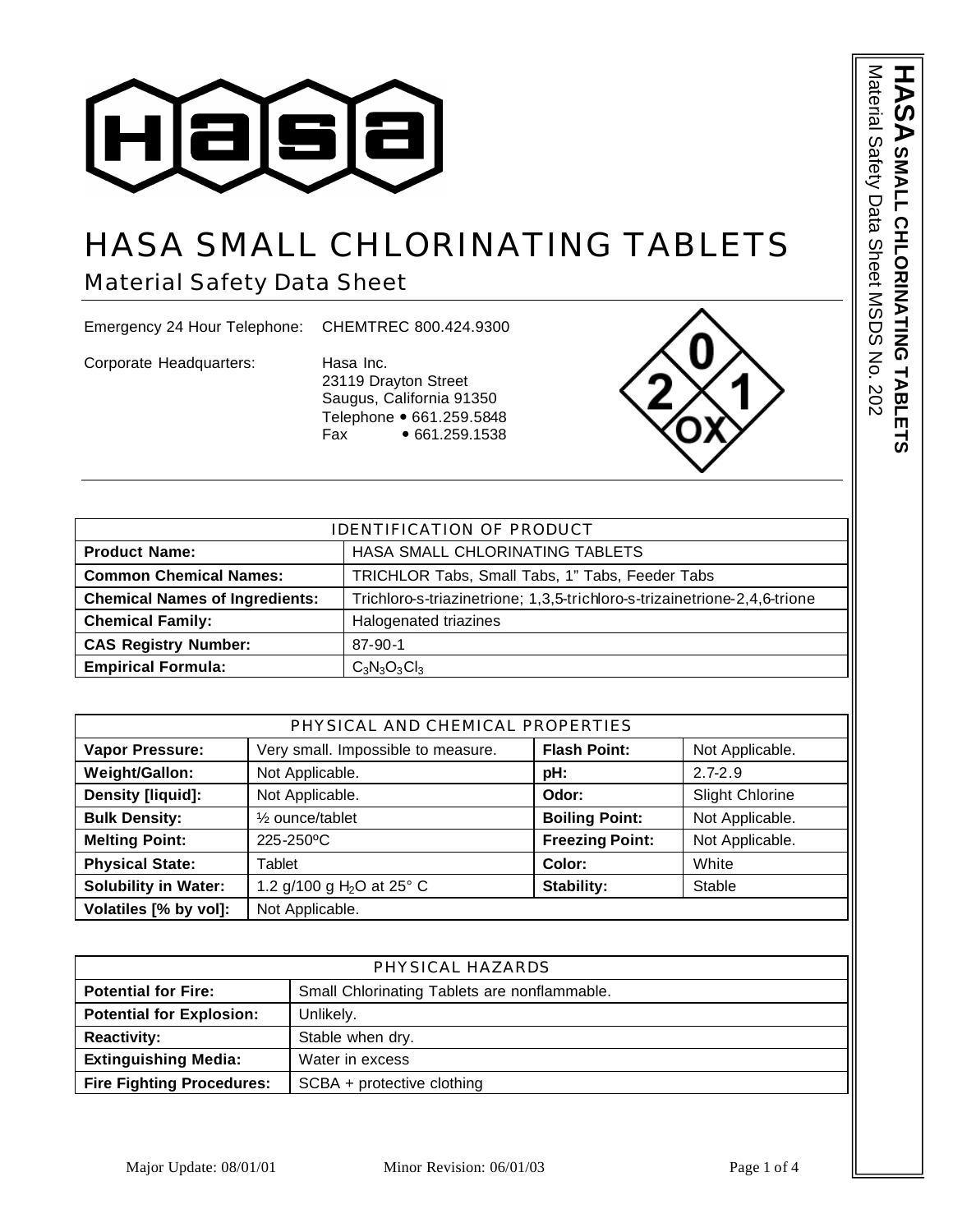| <b>HEALTH HAZARDS</b>                                              |                                                |
|--------------------------------------------------------------------|------------------------------------------------|
| <b>Signs and Symptoms of Exposure:</b><br>Eye and skin irritation. |                                                |
| <b>Medical Conditions Aggravated by Exposure:</b>                  | No data available.                             |
| Oral [ingestion] LD <sub>50</sub> :                                | 1500 mg/kg                                     |
| Dermal [skin absorption] LD <sub>50</sub> :                        | $>10.0$ g/kg                                   |
| Inhalation [breathing] LC <sub>50</sub> :                          | Vaporization and respirable dust not expected. |
| Eye Irritation:                                                    | Very irritating.                               |
| <b>Skin Irritation:</b>                                            | Mild irritation. Not a skin sensitizer.        |
| <b>OSHA PEL:</b>                                                   | None Established.                              |
| <b>ACGIH TLV/TWA:</b>                                              | None Established.                              |

| POTENTIAL ROUTE [S] OF ENTRY |                                                |  |
|------------------------------|------------------------------------------------|--|
| Inhalation [Breathing]:      | Vaporization and respirable dust not expected. |  |
| Dermal [Skin]:               | Not Anticipated.                               |  |
| Eyes:                        | Dust from tablets may irritate eyes.           |  |
| Ingestion:                   | Not anticipated. Bitter, chlorine taste.       |  |

| CARCINOGENIC [CANCER POTENTIAL] INFORMATION                                                                                                                                                                                                                                                                                                                                                                                                                                                                          |             |
|----------------------------------------------------------------------------------------------------------------------------------------------------------------------------------------------------------------------------------------------------------------------------------------------------------------------------------------------------------------------------------------------------------------------------------------------------------------------------------------------------------------------|-------------|
| National Toxicological Program [NTP] Sixth Annual Report on Carcinogens:                                                                                                                                                                                                                                                                                                                                                                                                                                             | Not listed. |
| International Agency for Research on Cancer [IARC] Monographs, V. 1-53, Supps. 1-8:                                                                                                                                                                                                                                                                                                                                                                                                                                  | Not listed. |
| <b>Listed by Federal OSHA as Carcinogens:</b>                                                                                                                                                                                                                                                                                                                                                                                                                                                                        | Not listed. |
| Safe Drinking Water and Toxic Enforcement Act of 1986 [Proposition 65, California only]:<br>Small quantities - less than 100 ppm (parts per million) - of impurities, including bromates, may be<br>found in all chlorinating products, including this product. Bromates are derived from bromides, which<br>are present in sodium chloride (table salt) from which chlorine is manufactured. Additional small<br>quantities of bromates may be generated during the disinfection process. Bromates are known by the |             |
| State of California to cause cancer when administered by the oral (drinking or ingesting) route. Read<br>and follow label directions and use care when handling or using this product. The US Environmental<br>Protection Agency has established a maximum contaminant level (MCL) for bromates in drinking<br>water at 10 ppb (parts per billion). Application of this product in accordance with label directions at                                                                                               |             |

This warning is provided pursuant to Proposition 65, the Safe Drinking Water and Toxic Enforcement act of 1986, Chapter 6.6 of the California Health and Safety Code, which requires the Governor of California to publish a list of chemicals "known to the state to cause cancer or reproductive toxicity." This list is compiled in accordance with the procedures established under the proposition, and can be obtained on the internet from California's Office of Environmental Health Hazard Assessment at http://www.oehha.ca.gov. There are over 700 chemical substances on this list.

## GENERAL PRECAUTIONS FOR SAFE USE AND HANDLING

Mix only with water. Do not mix with other chemicals. Use clean dry utensils when mixing. Do not add these tablets to any dispensing device containing remnants of other products. A violent reaction or explosion may result when chemicals are mixed. Do not contaminate with moisture other chemicals or human wastes.

## PERSONAL PROTECTION AND HYGIENE

Wear goggles or face shield and rubber gloves when handling. Avoid breathing dust. Remove and wash contaminated clothing before reuse. Wash hands after handling.

use dilution will not exceed this level.

**A SMALL CHLORINATING TABLE SMALL CHLORINATING TABLETS**

ದ

Material Safety Data Sheet MSDS No. 202

Material Safety Data Sheet MSDS No. 202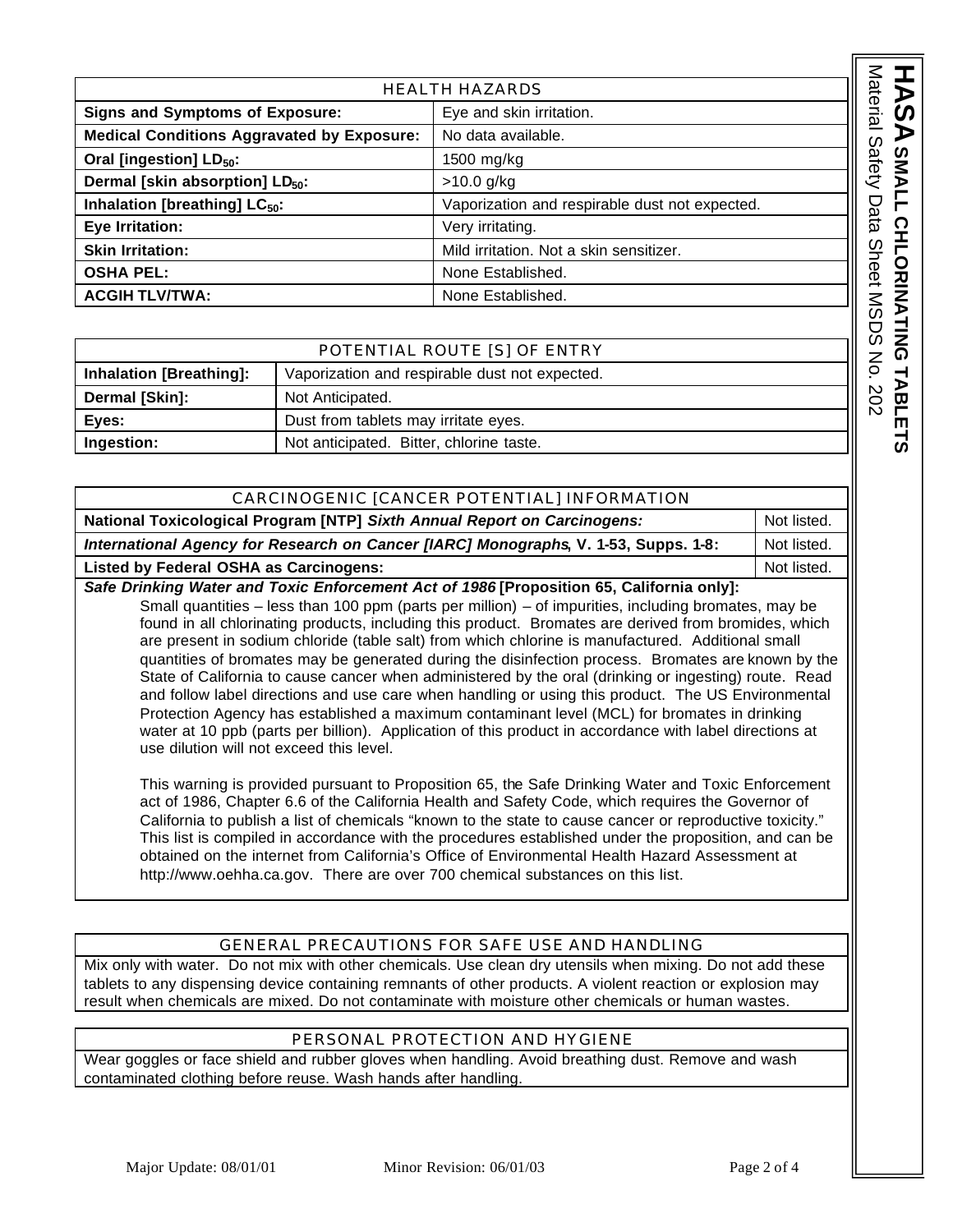## CLEAN-UP OF SPILLS

SMALL Chlorinating Tablets should be kept in tightly closed container when not in use in a cool, dry, ventilated area. Keep away from open flame and heat or heating devices. Tablets which have been spilled from a container should be picked up with a clean brush or broom and dust pan and placed in a clean, dry container. If SMALL Chlorinating Tablets is contaminated by water, other chemicals, or human waste, place the tablets in a bucket with lots of clean water and dissolve. Dissolved material may be disposed of on site or at an approved landfill. See direction on labeling. Contact HASA, Inc. for guidance.

| <b>FIRST AID</b>     |                                                                                                 |  |
|----------------------|-------------------------------------------------------------------------------------------------|--|
| <b>Eye Contact:</b>  | Flush with water. Remove contact lenses [if applicable]. Hold eyelids open. Continue            |  |
|                      | flushing with water for 15 minutes. Get prompt medical attention.                               |  |
| <b>Skin Contact:</b> | Brush off any residue. Wash affected area with water for 5 minutes. If irritation persists, get |  |
|                      | medical attention.                                                                              |  |
| Ingestion            | Feed bread soaked in milk followed by olive oil or other cooking oil. Call a physician          |  |
| [swallowing]:        | immediately.                                                                                    |  |
| Inhalation:          | Remove to fresh air. Call a physician.                                                          |  |

| FEDERAL/STATE LISTS/REGISTRATION/S/REPORTING REQUIREMENTS              |                                    |  |
|------------------------------------------------------------------------|------------------------------------|--|
| CERCLA Hazardous Substance [Section 1010 [4], P.L. 96-510]:            | Not listed.                        |  |
| Extremely Hazardous Substance [40 CFR 355, Appendix A]:<br>Not listed. |                                    |  |
| Pesticide Product 7 U.S.C. 136 et seq.:                                | Registered as Pesticide Product by |  |
|                                                                        | Federal EPA.                       |  |
| <b>Toxic Substance under TSCA:</b>                                     | Not reported.                      |  |
| Pesticide Product [various State laws]:                                | Registered as Pesticide Product in |  |
|                                                                        | States where marketed.             |  |

| MATERIAL CLASSIFICATION                                         |          |  |
|-----------------------------------------------------------------|----------|--|
| <b>OSHA Hazard Communication Standard, Department of Labor,</b> | Oxidizer |  |
| Occupational Safety and Health Division, 29 CFR 1910.1200:      |          |  |
|                                                                 |          |  |
| <b>Hazardous Materials Transportation Regulations,</b>          |          |  |

| Hazardous materials Transportation Requiations,<br>Department of Transportation (Federal) 49 CFR 172.101                                                                                |     |  |
|-----------------------------------------------------------------------------------------------------------------------------------------------------------------------------------------|-----|--|
| <b>US DOT Shipping Description:</b><br>Trichloroisocyanuric acid, dry, 5.1, UN 2468, P.G. II, E.R. No. 25                                                                               |     |  |
| Placard/Label:                                                                                                                                                                          | 5.1 |  |
| Note: Inner packages containing 2.2 pounds [1kg] or less are renamed "Consumer Commodity" and<br>reclassified as "ORM-D". Labeling and placarding are not required for these shipments. |     |  |

| <b>National Fire Protection Association NFPA 704 [1990]:</b>                      | $2 - 0 - 1 - ON$        |
|-----------------------------------------------------------------------------------|-------------------------|
| <b>NFPA 49:</b>                                                                   | $3-0-2-0X$              |
| <b>BOCA National Fire Prevention Code/National Building Code [1999 editions]:</b> | <b>Oxidizer Class 1</b> |
| <b>Standard Fire Prevention Code/Standard Building Code [1997 editions]:</b>      | <b>Oxidizer Class 1</b> |
| Uniform Fire Code/Uniform Building Code [1997 editions]:                          | <b>Oxidizer Class 1</b> |
| Uniform Fire Code Standards 79-3, Uniform Fire Code, V. II [1997 edition]:        | $2 - 0 - 1 - ON$        |